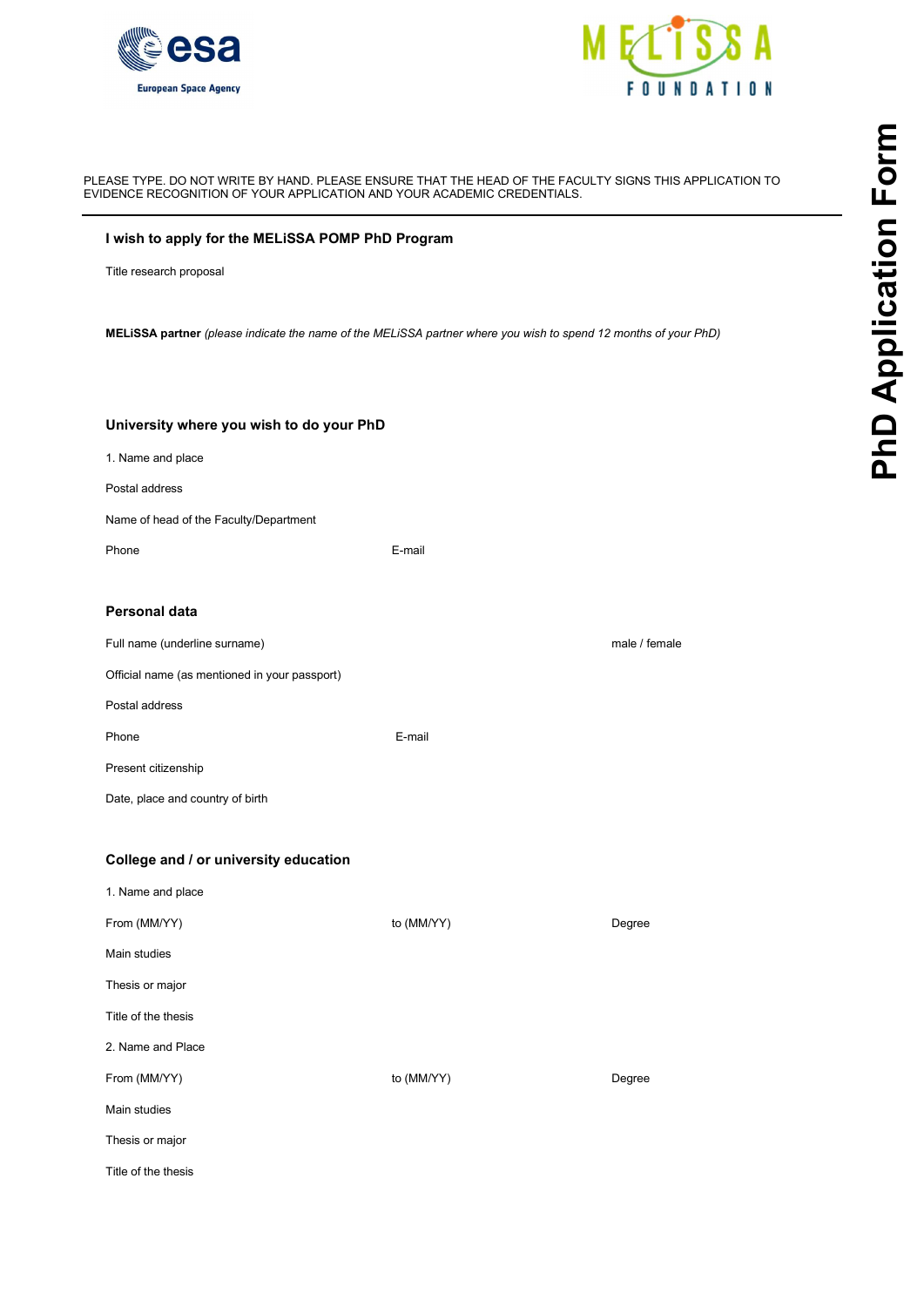



Title of thesis, professional publications (use additional sheet)

Practical experience before or during higher education (type of work done; where, how long full-time/part-time) (Use additional sheet if

#### necessary)

| 1.                                                                                   |              |            |                   |  |
|--------------------------------------------------------------------------------------|--------------|------------|-------------------|--|
| 2.                                                                                   |              |            |                   |  |
| Research / laboratory work (use additional sheet if necessary)                       |              |            |                   |  |
| Subject                                                                              |              |            |                   |  |
| Place                                                                                |              |            |                   |  |
| From (MM/YY)                                                                         |              | to (MM/YY) | Supervisor        |  |
| English language proficiency <i>(fair F; good G, excellent E)</i> - mark appropriate |              |            |                   |  |
| Read: FGE                                                                            | write: F G E | speak: FGE | understand: F G E |  |
| Was English the language of instruction in secondary school / university? Yes / No   |              |            |                   |  |
| If no, please attach the result of your English language test (TOEFL/IELTS)          |              |            |                   |  |
|                                                                                      |              |            |                   |  |

## Professional Employment

| Present professional employment (use additional sheet if necessary) |            |              |  |  |  |
|---------------------------------------------------------------------|------------|--------------|--|--|--|
| Job title                                                           |            | From (MM/YY) |  |  |  |
| Employer, name                                                      |            |              |  |  |  |
| Postal address                                                      |            |              |  |  |  |
| Phone                                                               | E-mail     |              |  |  |  |
| Responsibilities                                                    |            |              |  |  |  |
| Short Description of previous posts during the last 4 years         |            |              |  |  |  |
| From (MM/YY)                                                        | to (MM/YY) |              |  |  |  |
|                                                                     |            |              |  |  |  |
| From (MM/YY)                                                        | to (MM/YY) |              |  |  |  |

# Other required information

Personal statement of why you wish to participate in the POMP PhD Program (approximately 100 words)

How were you informed of the MELiSSA POMP Program?

Have you received confirmation of financial support from your sponsor? Yes / No

BOTH APPLICANT AND HEAD OF FACULTY ACCEPT THE MELISSA RULES CONCERNING CONFIDENTIALITY, INTELLECTUAL